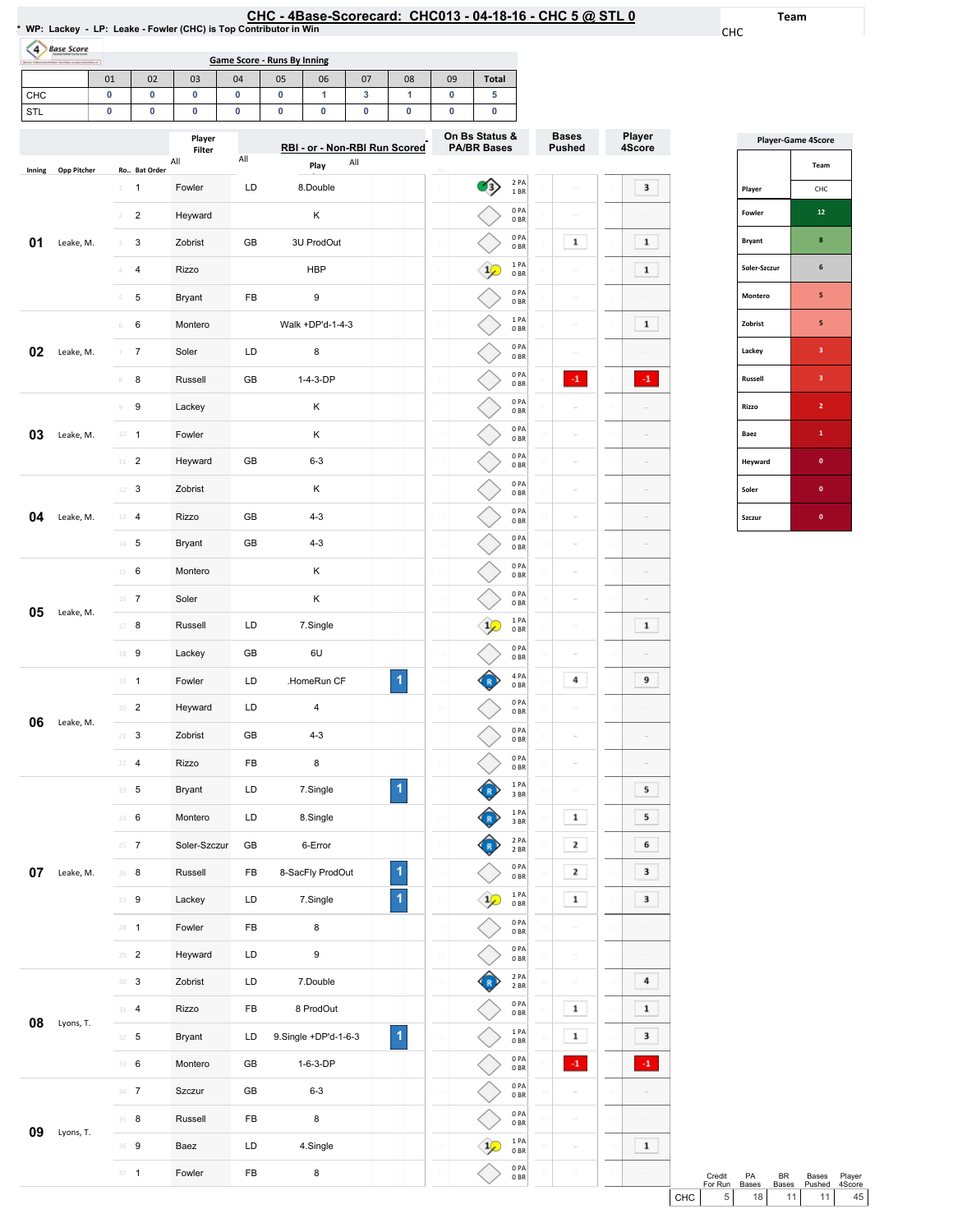| CHC<br>STL | 0<br>0 | 0<br>0                  | 0<br>0     | $\pmb{0}$<br>$\pmb{0}$ | 0<br>0 | 1<br>0                        | 3<br>0 | $\mathbf{1}$<br>0       | 0<br>0 | 5<br>0                               |
|------------|--------|-------------------------|------------|------------------------|--------|-------------------------------|--------|-------------------------|--------|--------------------------------------|
|            |        |                         |            |                        |        | RBI - or - Non-RBI Run Scored |        |                         |        | On Bs Status &<br><b>PA/BR Bases</b> |
|            |        |                         |            |                        |        |                               |        |                         |        |                                      |
|            |        | $\mathbf{1}$            | Carpenter  |                        |        | Walk +FO'd-4-6                |        | 0                       |        | ◆                                    |
| 01         |        | $\overline{\mathbf{c}}$ | Hazelbaker | GB                     |        | 4-6-FO                        |        | $\overline{\mathbf{0}}$ |        | Ø                                    |
|            |        | 3                       | Holliday   | LD                     |        | 9                             |        | $\mathbf{0}$            |        | ●                                    |
|            |        | $\overline{\mathbf{4}}$ | Moss       |                        |        | Κ                             |        | $\overline{\mathbf{0}}$ |        | ♦                                    |
|            |        | 5                       | Piscotty   | GB                     |        | $5 - 3$                       |        | $\boldsymbol{0}$        |        | ♦                                    |
| 02         |        | 6                       | Molina     |                        |        | Κ                             |        | $\boldsymbol{0}$        |        | ♦                                    |
|            |        | $\boldsymbol{7}$        | Wong       |                        |        | Κ                             |        | $\overline{\mathbf{0}}$ |        | ◆                                    |
|            |        | 8                       | Diaz       | GB                     |        | $5 - 3$                       |        | 0                       |        | ◆                                    |
| 03         |        | 9                       | Leake      | FB                     |        | 8                             |        | $\overline{\mathbf{0}}$ |        | ♦                                    |
|            |        | $\mathbf{1}$            | Carpenter  |                        |        | Κ                             |        | $\overline{\mathbf{0}}$ |        | ♦                                    |
|            |        | $\overline{2}$          | Hazelbaker | GB                     |        | $5 - 3$                       |        | $\mathbf{0}$            |        | ♦                                    |
|            |        | 3                       | Holliday   | LD                     |        | 9.Single                      |        | $\overline{\mathbf{0}}$ |        | ¢                                    |
| 04         |        | $\overline{\mathbf{4}}$ | Moss       |                        |        | Κ                             |        | $\boldsymbol{0}$        |        |                                      |
|            |        | 5                       | Piscotty   |                        |        | Κ                             |        | $\overline{\mathbf{0}}$ |        | ♦                                    |
| 05         |        | 6                       | Molina     | FB                     |        | 9                             |        | $\overline{\mathbf{0}}$ |        | ♦                                    |
|            |        | $\overline{7}$          | Wong       | GB                     |        | 9.Single                      |        | 0                       |        | Ð                                    |
|            |        | 8                       | Diaz       | GB                     |        | 7.Double                      |        | 0                       |        | 5                                    |
|            |        | 9                       | Leake      |                        |        | Κ                             |        |                         |        |                                      |
|            |        | $\mathbf{1}$            | Carpenter  |                        |        | Κ                             |        |                         |        | ♦                                    |
|            |        | $\boldsymbol{2}$        | Hazelbaker | LD                     |        | 8                             |        |                         |        |                                      |
| 06         |        | 3                       | Holliday   |                        |        | Κ                             |        |                         |        | ◆                                    |
|            |        | $\overline{\mathbf{4}}$ | Moss       |                        |        | Κ                             |        |                         |        | ◆                                    |
|            |        | 5                       | Piscotty   |                        |        | Κ                             |        | 0                       |        | ◆                                    |
|            |        | 6                       | Molina     | GB                     |        | 9.Single +2ndWP               |        | $\overline{\mathbf{0}}$ |        | $\bullet$                            |
| $07\,$     |        | $\overline{7}$          | Wong       | FB                     |        | 9                             |        | $\overline{\mathbf{0}}$ |        | ♦                                    |
|            |        | 8                       | Diaz       | PU                     |        | 6                             |        | 0                       |        | ♦                                    |
|            |        | 9                       | Gyorko     |                        |        | Κ                             |        | 0                       |        | ♦                                    |
|            |        | $\mathbf{1}$            | Carpenter  | GB                     |        | 9.Double                      |        | 0                       |        | $\bullet$                            |
| 08         |        | $\overline{2}$          | Hazelbaker |                        |        | Κ                             |        | 0                       |        | ♦                                    |
| 09         |        | $\mathsf 3$             | Holliday   | ${\sf GB}$             |        | $5 - 3$                       |        | 0                       |        |                                      |
|            |        | $\overline{\mathbf{4}}$ | Moss       |                        |        | Κ                             |        | 0                       |        |                                      |
|            |        | 5                       | Piscotty   | GB                     |        | $5 - 3$                       |        | 0                       |        | $\blacklozenge$                      |
|            |        | 6                       | Molina     |                        |        | Walk                          |        | 0                       |        | ∞                                    |
|            |        | $\boldsymbol{7}$        | Adams      | FB                     |        | 8                             |        | $\vert$ 0 $\vert$       |        |                                      |



Credit PA BR Bases Player<br>ForRun Bases Bases Pushed 4Score<br>STL 0 10 3 1 14

# STL - 4Base-Scorecard: CHC013 - 04-18-16 - CHC 5 @ STL 0 & "WP: Lackey - LP: Leake - Fowler (CHC) is Top Contributor in Win

 $\Diamond$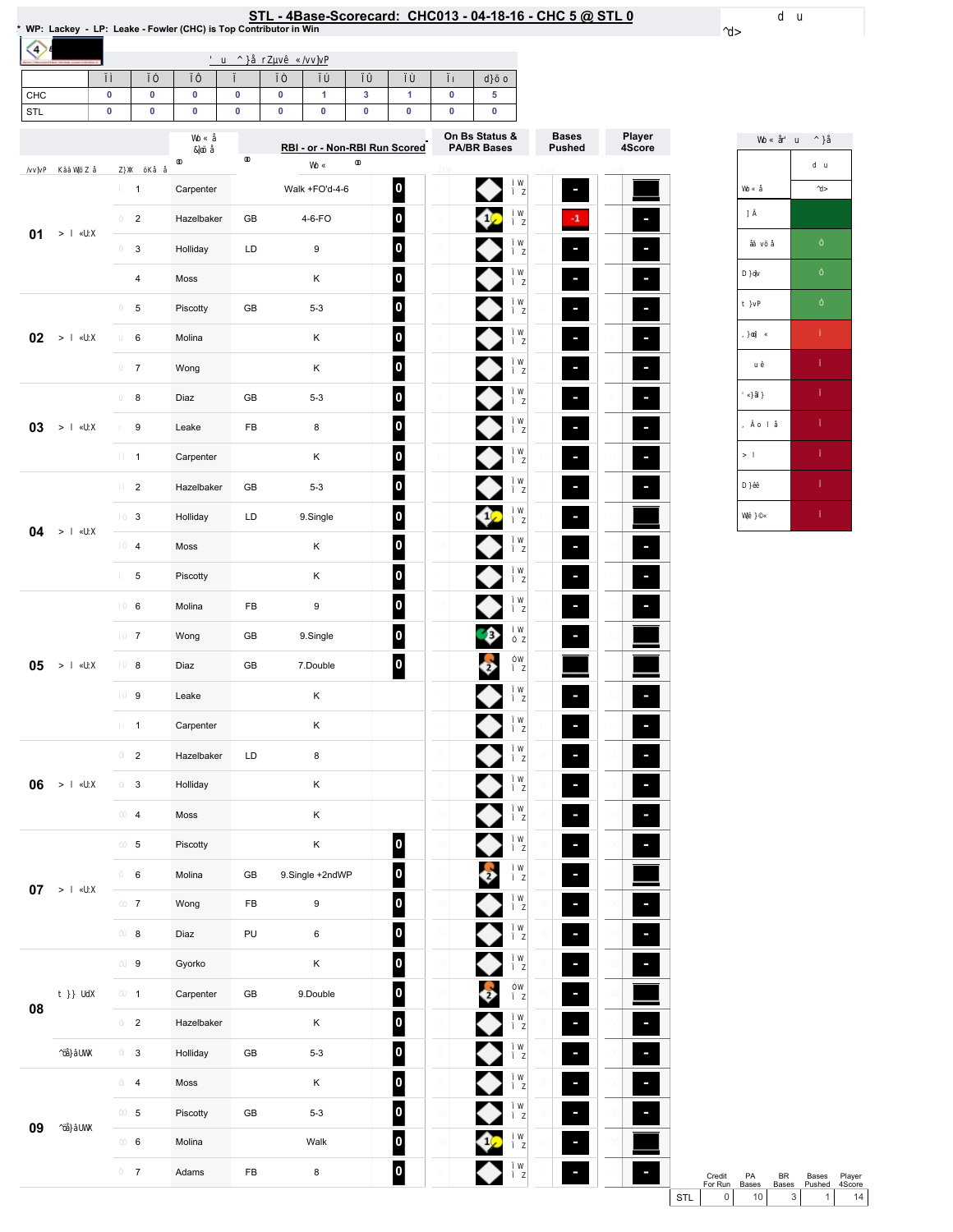

| CHC - 4BaseScore - Player 4Score by Batting Order<br>CHC013 - 04-18-16 - CHC 5 @ STL 0<br>WP: Lackey - LP: Leake - Fowler (CHC) is Top Contributor in Win |      |                        |    |                         |   |                |                  |   |                |   |                      |
|-----------------------------------------------------------------------------------------------------------------------------------------------------------|------|------------------------|----|-------------------------|---|----------------|------------------|---|----------------|---|----------------------|
|                                                                                                                                                           |      |                        |    |                         |   |                | <b>Bat Order</b> |   |                |   |                      |
| Player                                                                                                                                                    | Team | Position               | 1  | $\overline{\mathbf{2}}$ | 3 | 4              | 5                | 6 | $\overline{7}$ | 8 | 9                    |
| Fowler                                                                                                                                                    | CHC  | $\mathsf{C}\mathsf{F}$ | 12 |                         |   |                |                  |   |                |   |                      |
| <b>Bryant</b>                                                                                                                                             | CHC  | 3B                     |    |                         |   |                | 8                |   |                |   |                      |
| Soler-Szczur                                                                                                                                              | CHC  | LF+PR                  |    |                         |   |                |                  |   | 6              |   |                      |
| Montero                                                                                                                                                   | CHC  | С                      |    |                         |   |                |                  | 5 |                |   |                      |
| Zobrist                                                                                                                                                   | CHC  | 2B                     |    |                         | 5 |                |                  |   |                |   |                      |
| Lackey                                                                                                                                                    | CHC  | P                      |    |                         |   |                |                  |   |                |   | $\mathbf{3}$         |
| <b>Russell</b>                                                                                                                                            | CHC  | SS                     |    |                         |   |                |                  |   |                | 3 |                      |
| <b>Rizzo</b>                                                                                                                                              | CHC  | 1B                     |    |                         |   | $\overline{2}$ |                  |   |                |   |                      |
| <b>Baez</b>                                                                                                                                               | CHC  | PH                     |    |                         |   |                |                  |   |                |   | $\blacktriangleleft$ |
| Heyward                                                                                                                                                   | CHC  | RF                     |    | $\mathbf 0$             |   |                |                  |   |                |   |                      |
| Soler                                                                                                                                                     | CHC  | LF                     |    |                         |   |                |                  |   | $\bullet$      |   |                      |
| <b>Szczur</b>                                                                                                                                             | CHC  | PR-LF                  |    |                         |   |                |                  |   | $\bullet$      |   |                      |

## CHC - 4Score Box - Player Totals All WP:Lackey-LP:Leake-Fowler(CHC)isTopContributorinWin

|                        |               | Batting<br>Order |                |                |                 |                     |                |                |                          |
|------------------------|---------------|------------------|----------------|----------------|-----------------|---------------------|----------------|----------------|--------------------------|
| Player                 | Team Position | Nbr              | Credit For Run | PA Bases       | <b>BR</b> Bases | <b>Bases Pushed</b> | Player 4Score  | Appearances    | <b>Productivity Rate</b> |
| Fowler                 | CHC CF        | $\mathbf{1}$     | $\mathbf{1}$   | 6              | $\mathbf{1}$    | $\overline{4}$      | 12             | 5              | 2.400                    |
| Bryant                 | CHC 3B        | 5                | $\overline{c}$ | $\overline{2}$ | 3               | $\mathbf{1}$        | 8              | 4              | 2.000                    |
| Soler-Szczur CHC LF+PR |               | $\overline{7}$   | $\mathbf 0$    | $\overline{2}$ | $\overline{2}$  | $\overline{2}$      | 6              | 1              | 6.000                    |
| Montero                | CHC C         | 6                | $\pmb{0}$      | $\overline{2}$ | 3               | $\mathsf 0$         | 5              | $\overline{4}$ | 1.250                    |
| Zobrist                | CHC 2B        | 3                | $\pmb{0}$      | $\overline{a}$ | $\overline{2}$  | 1                   | 5              | 4              | 1.250                    |
| Lackey                 | CHC P         | 9                | 1              | $\overline{1}$ | $\mathsf 0$     | 1                   | 3              | 3              | 1.000                    |
| Russell                | CHC SS        | 8                | $\mathbf{1}$   | $\mathbf{1}$   | $\mathsf 0$     | $\overline{1}$      | 3              | 4              | 0.750                    |
| Rizzo                  | CHC 1B        | 4                | $\pmb{0}$      | $\mathbf{1}$   | $\pmb{0}$       | $\mathbf{1}$        | $\overline{2}$ | $\overline{4}$ | 0.500                    |
| Baez                   | CHC PH        | 9                | $\mathbf 0$    | 1              | $\mathsf 0$     | $\mathsf 0$         | 1              | 1              | 1.000                    |
| Heyward                | CHC RF        | $\overline{2}$   | $\pmb{0}$      | 0              | $\mathsf 0$     | $\mathbf 0$         | $\mathbf 0$    | 4              | 0.000                    |
| Soler                  | CHC LF        | $\overline{7}$   | $\mathbf 0$    | 0              | $\mathsf 0$     | $\pmb{0}$           | $\mathbf 0$    | $\overline{2}$ | 0.000                    |
| Szczur                 | CHC PR-LF     | $\overline{7}$   | $\mathbf 0$    | $\mathbf 0$    | $\mathsf 0$     | $\pmb{0}$           | $\mathbf 0$    | $\mathbf{1}$   | 0.000                    |
| <b>Totals</b>          |               |                  | 5              | 18             | 11              | 11                  | 45             | 37             | 1.216                    |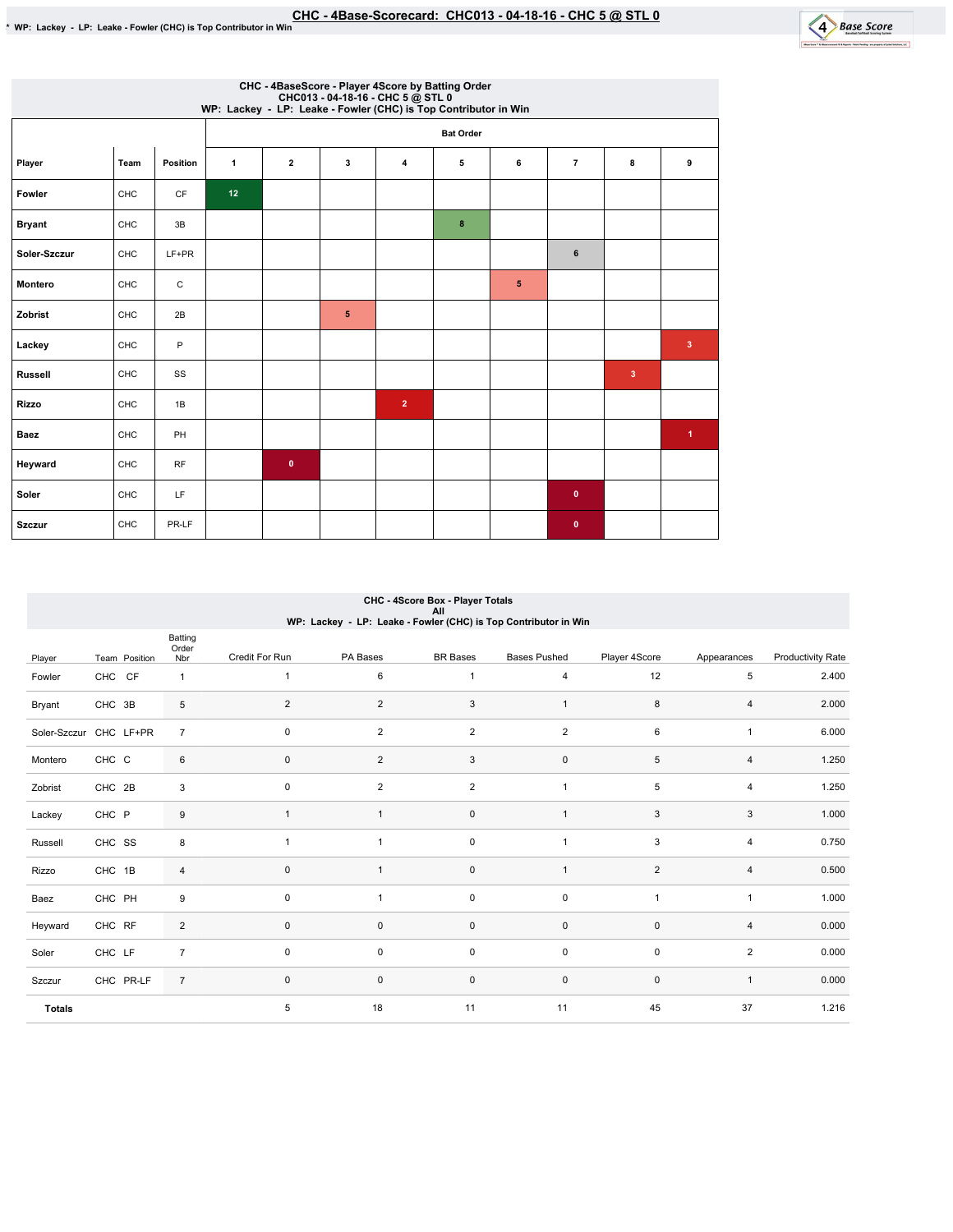

|                 | STL - 4BaseScore - Player 4Score by Batting Order<br>CHC013 - 04-18-16 - CHC 5 @ STL 0<br>WP: Lackey - LP: Leake - Fowler (CHC) is Top Contributor in Win |           |              |              |                      |              |                  |                         |                |   |              |  |
|-----------------|-----------------------------------------------------------------------------------------------------------------------------------------------------------|-----------|--------------|--------------|----------------------|--------------|------------------|-------------------------|----------------|---|--------------|--|
|                 |                                                                                                                                                           |           |              |              |                      |              | <b>Bat Order</b> |                         |                |   |              |  |
| Player          | Team                                                                                                                                                      | Position  | $\mathbf{1}$ | $\mathbf{2}$ | 3                    | $\pmb{4}$    | 5                | 6                       | $\overline{7}$ | 8 | 9            |  |
| <b>Diaz</b>     | STL                                                                                                                                                       | SS        |              |              |                      |              |                  |                         |                | 4 |              |  |
| Carpenter       | STL                                                                                                                                                       | 3B        | $\mathbf{3}$ |              |                      |              |                  |                         |                |   |              |  |
| Molina          | STL                                                                                                                                                       | С         |              |              |                      |              |                  | $\overline{\mathbf{3}}$ |                |   |              |  |
| Wong            | STL                                                                                                                                                       | 2B        |              |              |                      |              |                  |                         | $\mathbf{3}$   |   |              |  |
| Holliday        | STL                                                                                                                                                       | LF.       |              |              | $\blacktriangleleft$ |              |                  |                         |                |   |              |  |
| Adams           | STL                                                                                                                                                       | PH        |              |              |                      |              |                  |                         | $\mathbf{0}$   |   |              |  |
| Gyorko          | STL                                                                                                                                                       | 2B-Dsub   |              |              |                      |              |                  |                         |                |   | $\bullet$    |  |
| Hazelbaker      | <b>STL</b>                                                                                                                                                | CF        |              | $\bullet$    |                      |              |                  |                         |                |   |              |  |
| Leake           | STL                                                                                                                                                       | P         |              |              |                      |              |                  |                         |                |   | $\mathbf{0}$ |  |
| <b>Moss</b>     | STL                                                                                                                                                       | 1B        |              |              |                      | $\mathbf{0}$ |                  |                         |                |   |              |  |
| <b>Piscotty</b> | <b>STL</b>                                                                                                                                                | <b>RF</b> |              |              |                      |              | $\bullet$        |                         |                |   |              |  |

## STL - 4Score Box - Player Totals All WP:Lackey-LP:Leake-Fowler(CHC)isTopContributorinWin

|               |        |               | Batting<br>Order |                |                |                     |                     |                |                |                          |
|---------------|--------|---------------|------------------|----------------|----------------|---------------------|---------------------|----------------|----------------|--------------------------|
| Player        |        | Team Position | Nbr              | Credit For Run | PA Bases       | <b>BR</b> Bases     | <b>Bases Pushed</b> | Player 4Score  | Appearances    | <b>Productivity Rate</b> |
| Diaz          | STL SS |               | 8                | $\mathbf 0$    | $\overline{2}$ | $\mathsf{O}\xspace$ | $\overline{2}$      | $\overline{4}$ | 3              | 1.333                    |
| Carpenter     | STL 3B |               | $\mathbf{1}$     | $\mathbf 0$    | 3              | $\mathsf{O}\xspace$ | $\mathsf{O}\xspace$ | 3              | $\overline{4}$ | 0.750                    |
| Molina        | STL C  |               | 6                | $\mathbf 0$    | $\overline{2}$ | $\mathbf{1}$        | $\mathsf 0$         | $\mathsf 3$    | 4              | 0.750                    |
| Wong          | STL 2B |               | $\overline{7}$   | $\mathbf 0$    |                | $\overline{c}$      | $\mathsf{O}\xspace$ | 3              | 3              | 1.000                    |
| Holliday      | STL LF |               | 3                | $\mathbf 0$    | $\mathbf{1}$   | $\mathsf 0$         | $\mathsf 0$         | $\overline{1}$ | 4              | 0.250                    |
| Adams         | STL PH |               | $\overline{7}$   | $\mathbf 0$    | $\mathbf 0$    | $\mathsf{O}\xspace$ | $\mathsf{O}\xspace$ | $\mathsf 0$    | $\mathbf{1}$   | 0.000                    |
| Gyorko        |        | STL 2B-Dsub   | 9                | 0              | 0              | $\pmb{0}$           | $\mathsf 0$         | $\mathsf 0$    | $\mathbf{1}$   | 0.000                    |
| Hazelbaker    | STL CF |               | $\overline{2}$   | $\mathbf{0}$   |                | $\mathsf{O}\xspace$ | $-1$                | $\pmb{0}$      | $\overline{4}$ | 0.000                    |
| Leake         | STL P  |               | 9                | $\Omega$       | 0              | $\mathsf{O}\xspace$ | $\mathsf 0$         | $\mathsf 0$    | $\overline{2}$ | 0.000                    |
| Moss          | STL 1B |               | $\overline{4}$   | $\mathbf{0}$   | $\mathbf 0$    | 0                   | 0                   | $\mathsf 0$    | $\overline{4}$ | 0.000                    |
| Piscotty      | STL RF |               | 5                | $\pmb{0}$      | 0              | $\mathsf{O}\xspace$ | $\mathsf 0$         | $\mathsf 0$    | 4              | 0.000                    |
| <b>Totals</b> |        |               |                  | $\mathbf{0}$   | 10             | 3                   | $\overline{1}$      | 14             | 34             | 0.412                    |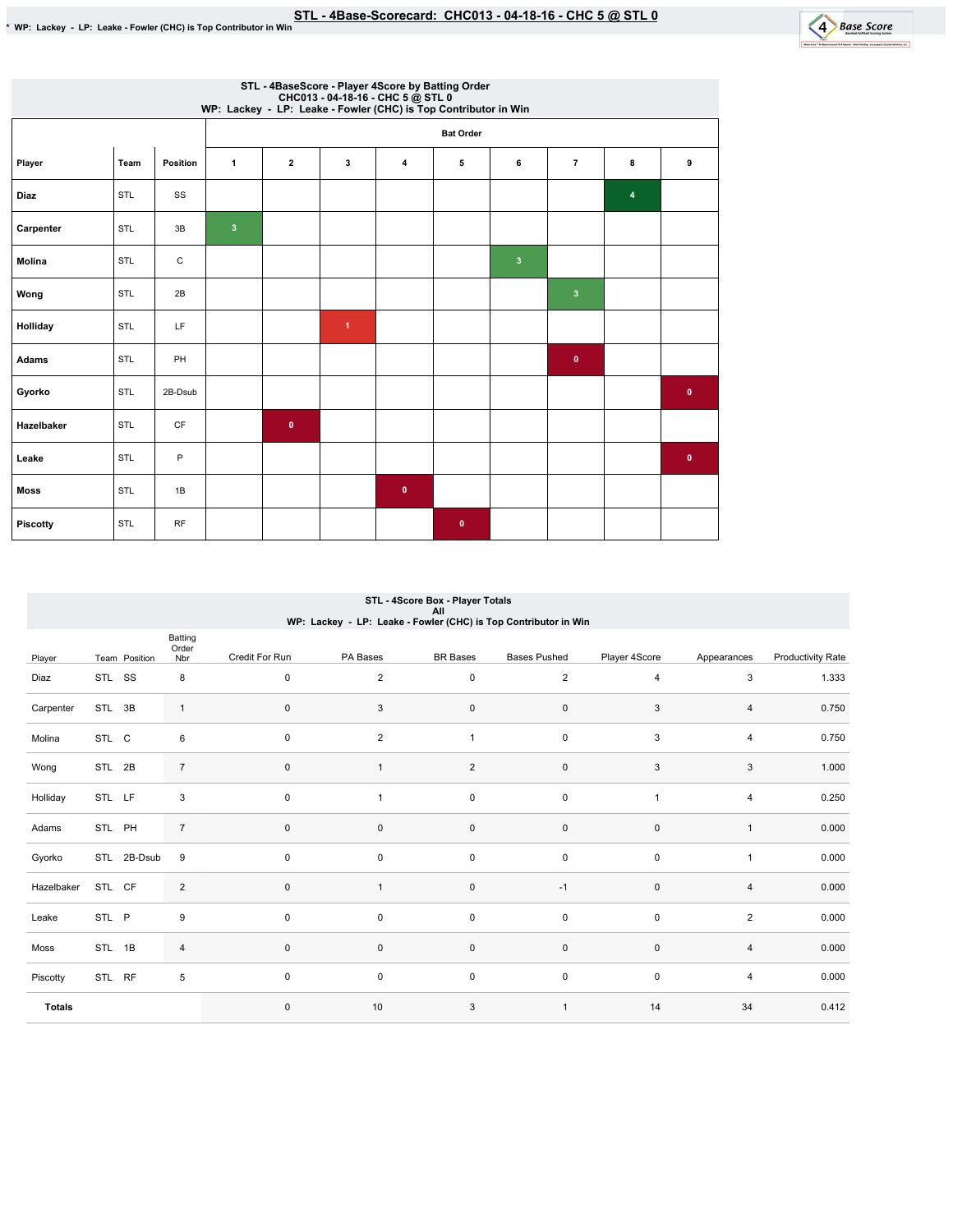#### <u>CHC - 4Base-Scorecard: CHC013 - 04-18-16 - CHC 5 @ STL 0</u>

\* WP: Lackey - LP: Leake - Fowler (CHC) is Top Contributor in Win

|                   |               |                    | Detail by Bat Order/Player   |                      |                                        | 4 Base Score                      |                                        |                                                 |                                       |
|-------------------|---------------|--------------------|------------------------------|----------------------|----------------------------------------|-----------------------------------|----------------------------------------|-------------------------------------------------|---------------------------------------|
| <b>Bat Order</b>  | Player        | Inning             | Play Text                    | LOBStatus            | Credit For Run                         | PA Bases                          | <b>BR</b> Bases                        | <b>Bases Pushed</b>                             | Player 4Score                         |
|                   |               | 01                 | 8.Double                     | Left on 3rd          | $\mathbb O$                            | $\overline{2}$                    | $\mathbf{1}$                           | $\mathsf{O}\xspace$                             | 3                                     |
|                   |               | 03                 | Κ                            |                      | $\mathbf 0$                            | $\mathsf{O}\xspace$               | $\mathsf{O}\xspace$                    | $\mathbf 0$                                     | $\mathbf 0$                           |
|                   |               | 06                 | .HomeRun CF                  |                      | $\mathbf{1}$                           | $\overline{4}$                    | $\mathsf 0$                            | $\overline{4}$                                  | $\boldsymbol{9}$                      |
| $\mathbf{1}$      | Fowler        | 07                 | 8                            |                      | $\mathbf 0$                            | $\mathbf 0$                       | $\mathsf 0$                            | $\mathsf{O}\xspace$                             | $\mathbf 0$                           |
|                   |               | 09                 | 8                            |                      | $\mathbf 0$                            | $\mathsf{O}\xspace$               | $\mathsf 0$                            | $\mathsf{O}\xspace$                             | $\mathsf 0$                           |
|                   |               |                    |                              | <b>Player Totals</b> | $\overline{1}$                         | <u>6</u>                          | $\overline{1}$                         | $\underline{4}$                                 | 12                                    |
|                   |               | 01                 | Κ                            |                      | $\mathbf 0$                            | $\mathsf{O}\xspace$               | $\mathsf 0$                            | $\mathsf 0$                                     | $\mathsf{O}\xspace$                   |
|                   |               | 03                 | $6 - 3$                      |                      | $\mathbf 0$                            | $\mathsf{O}\xspace$               | $\mathsf 0$                            | $\mathsf 0$                                     | $\mathsf 0$                           |
| $\mathbf{2}$      | Heyward       | 06                 | 4                            |                      | $\mathbf 0$                            | $\mathsf{O}\xspace$               | $\mathsf 0$                            | $\mathbf 0$                                     | $\mathbf 0$                           |
|                   |               | 07                 | 9                            |                      | $\mathbf 0$                            | $\mathbf 0$                       | $\mathsf 0$                            | $\mathbf 0$                                     | $\mathbf 0$                           |
|                   |               |                    |                              | <b>Player Totals</b> | $\underline{0}$                        | $\underline{0}$                   | $\underline{0}$                        | $\underline{0}$                                 | $\underline{0}$                       |
|                   |               | 01                 | 3U ProdOut                   |                      | $\mathbf 0$                            | $\mathsf{O}\xspace$               | $\mathsf 0$                            | $\mathbf{1}$                                    | $\mathbf{1}$                          |
|                   |               | 04                 | Κ                            |                      | $\mathbf 0$                            | $\mathsf{O}\xspace$               | $\mathsf 0$                            | $\mathsf{O}\xspace$                             | $\mathbf 0$                           |
| 3                 | Zobrist       | 06                 | $4 - 3$                      |                      | $\mathbf 0$                            | $\mathsf{O}\xspace$               | $\mathsf 0$                            | $\mathsf 0$                                     | $\mathsf 0$                           |
|                   |               | 08                 | 7.Double                     |                      | $\mathbf 0$                            | $\overline{2}$                    | $\sqrt{2}$                             | $\mathsf{O}\xspace$                             | $\sqrt{4}$                            |
|                   |               |                    |                              | <b>Player Totals</b> | $\overline{0}$                         | $\overline{2}$                    | $\underline{2}$                        | $\underline{\mathbf{1}}$                        | $\overline{5}$                        |
|                   |               | 01                 | <b>HBP</b>                   | Left on 1st          | $\boldsymbol{0}$                       | $\mathbf{1}$                      | $\mathsf 0$                            | $\mathsf{O}\xspace$                             | $\mathbf{1}$                          |
|                   |               | 04                 | $4 - 3$                      |                      | $\mathbf 0$                            | $\mathsf{O}\xspace$               | $\mathsf 0$                            | $\mathsf{O}\xspace$                             | $\mathsf{O}\xspace$                   |
| 4<br><b>Rizzo</b> |               | 06                 | 8                            |                      | $\boldsymbol{0}$                       | $\mathsf{O}\xspace$               | $\mathsf 0$                            | $\mathsf{O}\xspace$                             | $\mathbf 0$                           |
|                   |               | 08                 | 8 ProdOut                    |                      | $\mathbf 0$                            | $\mathsf{O}\xspace$               | $\mathsf 0$                            | $\mathbf{1}$                                    | $\mathbf{1}$                          |
|                   |               |                    |                              | <b>Player Totals</b> | $\underline{0}$                        | $\overline{1}$                    | $\underline{0}$                        | $\overline{1}$                                  | $\underline{2}$                       |
|                   |               | 01                 | 9                            |                      | $\boldsymbol{0}$                       | $\mathsf{O}\xspace$               | $\mathsf 0$                            | $\mathsf{O}\xspace$                             | $\mathsf 0$                           |
|                   |               | 04                 | $4 - 3$                      |                      | $\mathbf 0$                            | $\mathsf{O}\xspace$               | 0                                      | $\mathsf 0$                                     | $\mathsf{O}\xspace$                   |
| 5                 | <b>Bryant</b> | 07                 | 7.Single                     |                      | $\overline{1}$                         | $\mathbf{1}$                      | 3                                      | $\mathbb O$                                     | $\,$ 5 $\,$                           |
|                   |               | 08                 | 9.Single +DP'd-1-6-3         |                      | $\overline{1}$                         | $\mathbf{1}$                      | $\mathsf 0$                            | $\mathbf{1}$                                    | $\ensuremath{\mathsf{3}}$             |
|                   |               |                    |                              | <b>Player Totals</b> |                                        |                                   | $\overline{3}$                         |                                                 |                                       |
|                   |               | 02                 | Walk +DP'd-1-4-3             |                      | $\overline{2}$<br>$\mathbf 0$          | $\overline{2}$<br>$\mathbf{1}$    | $\mathsf 0$                            | $\underline{\mathbf{1}}$<br>$\mathsf{O}\xspace$ | $\underline{8}$<br>$\mathbf{1}$       |
|                   |               | 05                 | Κ                            |                      | $\mathbf 0$                            | $\mathbf 0$                       | 0                                      | $\boldsymbol{0}$                                | 0                                     |
| 6                 | Montero       | 07                 | 8.Single                     |                      | $\mathbf 0$                            | $\mathbf{1}$                      | 3                                      | $\mathbf{1}$                                    | $\sqrt{5}$                            |
|                   |               | 08                 | $1-6-3-DP$                   |                      | $\mathbf 0$                            | $\mathsf{O}\xspace$               | $\mathsf{O}\xspace$                    | $-1$                                            | $-1$                                  |
|                   |               |                    |                              | <b>Player Totals</b> |                                        |                                   |                                        |                                                 |                                       |
|                   |               |                    | 8                            |                      | $\underline{0}$<br>$\mathsf{O}\xspace$ | $\overline{2}$<br>$\mathbf 0$     | $\underline{3}$<br>$\mathsf{O}\xspace$ | $\underline{0}$<br>$\mathsf{O}\xspace$          | $\overline{5}$<br>$\mathsf{O}\xspace$ |
|                   |               | 02                 | $\sf K$                      |                      | $\mathbf 0$                            | $\mathbf 0$                       | $\mathsf{O}\xspace$                    | $\mathbf 0$                                     |                                       |
|                   | Soler         | $05\,$             |                              |                      |                                        |                                   |                                        |                                                 | $\mathsf{0}$                          |
| $\overline{7}$    |               | 07                 | 6-Error                      | <b>Player Totals</b> | $\underline{0}$<br>$\mathbf 0$         | $\underline{0}$<br>$\overline{2}$ | $\underline{0}$<br>$\overline{2}$      | $\underline{0}$<br>$\overline{2}$               | $\underline{0}$<br>$\,6\,$            |
|                   | Soler-Szczur  |                    |                              | <b>Player Totals</b> |                                        | $\overline{2}$                    | $\underline{2}$                        | $\underline{2}$                                 | $\underline{6}$                       |
|                   |               | 09                 | $6 - 3$                      |                      | $\underline{0}$<br>$\mathsf 0$         | $\mathsf{O}\xspace$               | 0                                      | $\mathsf{O}\xspace$                             | $\mathsf{O}\xspace$                   |
|                   | Szczur        |                    |                              |                      |                                        |                                   |                                        | $\underline{0}$                                 |                                       |
|                   |               | 02                 | $1-4-3-DP$                   | <b>Player Totals</b> | $\underline{0}$<br>$\mathbf 0$         | $\underline{0}$<br>$\mathbf 0$    | $\underline{0}$<br>$\mathsf 0$         | $-1$                                            | $\underline{0}$<br>$-1$               |
|                   |               |                    |                              |                      | $\mathbf 0$                            | $\mathbf{1}$                      | $\mathsf 0$                            | $\mathsf 0$                                     | $\mathbf{1}$                          |
| 8                 |               | $05\,$             | 7.Single<br>8-SacFly ProdOut | Left on 1st          |                                        | $\mathbf 0$                       | $\mathsf 0$                            | $\overline{2}$                                  |                                       |
|                   | Russell       | 07                 |                              |                      | $\mathbf{1}$                           |                                   |                                        |                                                 | $\ensuremath{\mathsf{3}}$             |
|                   |               | 09                 | 8                            |                      | $\mathbf 0$                            | $\mathsf{O}\xspace$               | $\mathsf{O}\xspace$                    | $\mathsf{O}\xspace$                             | $\mathsf{O}\xspace$                   |
|                   |               |                    |                              | <b>Player Totals</b> | $\overline{1}$                         | $\overline{1}$<br>$\mathsf{O}$    | $\underline{0}$                        | $\underline{\mathbf{1}}$<br>$\mathbf 0$         | $\underline{3}$                       |
|                   |               | 03                 | Κ                            |                      | $\mathsf{O}\xspace$                    |                                   | $\mathsf 0$                            |                                                 | $\mathsf{O}\xspace$                   |
|                   | Lackey        | $05\,$             | 6U                           |                      | $\mathbf 0$                            | $\mathsf{O}$                      | $\mathsf 0$                            | $\mathsf{O}\xspace$                             | $\mathsf{O}\xspace$                   |
| $\boldsymbol{9}$  |               | 07                 | 7.Single                     | Left on 1st          | $\mathbf{1}$                           | $\mathbf{1}$                      | $\mathsf 0$                            | $\mathbf{1}$                                    | $\ensuremath{\mathsf{3}}$             |
|                   |               |                    |                              | <b>Player Totals</b> | $\overline{1}$                         | $\overline{1}$                    | $\underline{0}$                        | $\overline{1}$                                  | $\underline{3}$                       |
|                   | Baez          | 09                 | 4.Single                     | Left on 1st          | $\mathsf 0$                            | $\mathbf{1}$                      | $\mathsf 0$                            | $\mathbf 0$                                     | $\mathbf{1}$                          |
|                   |               |                    |                              | <b>Player Totals</b> | $\underline{0}$                        | $\overline{1}$                    | $\underline{0}$                        | $\underline{0}$                                 | $\underline{\mathbf{1}}$              |
|                   |               | <b>Grand Total</b> |                              |                      | $\overline{5}$                         | 18                                | 11                                     | 11                                              | $\frac{45}{5}$                        |